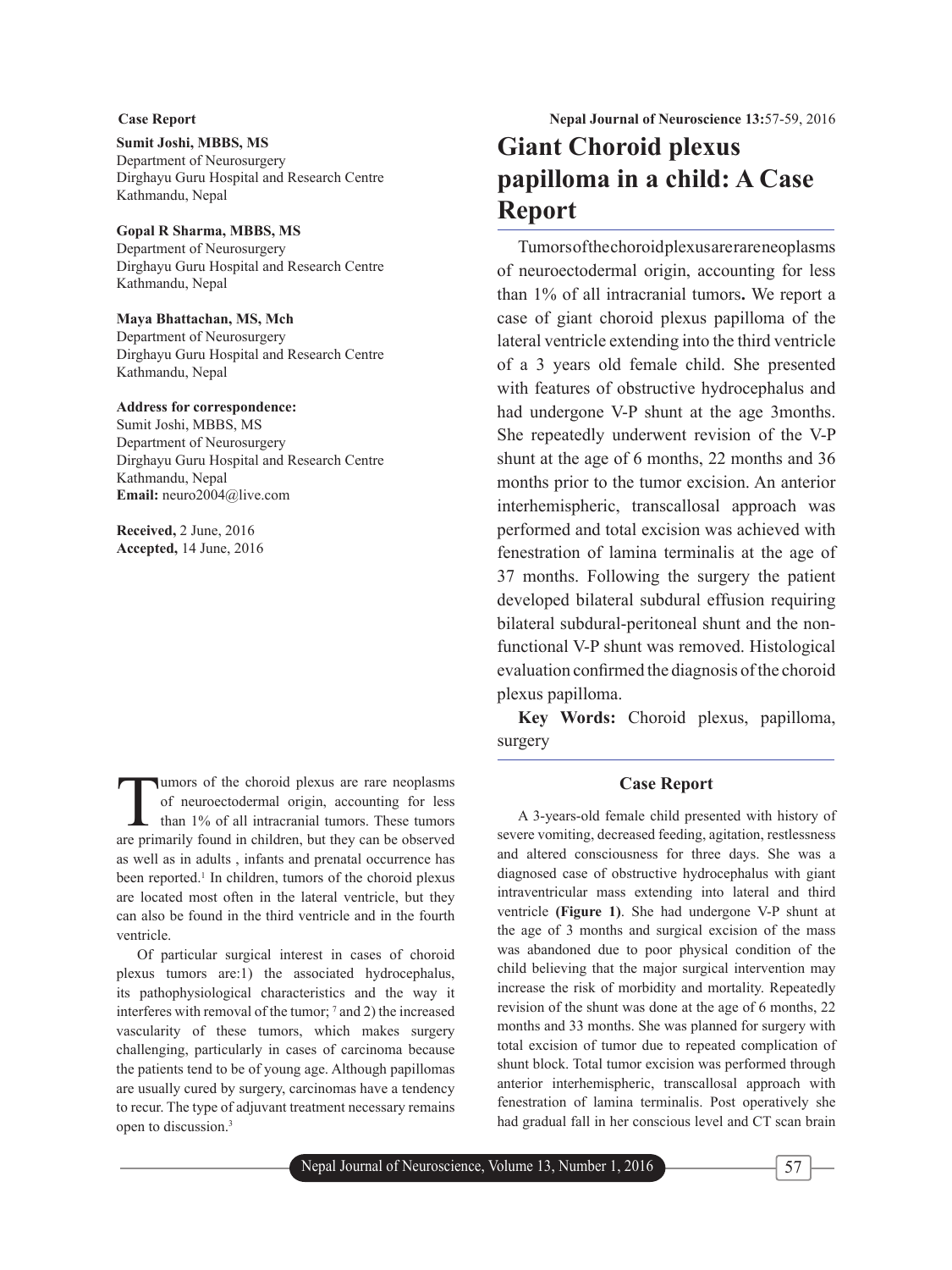**Joshi et al**



*Figure 1: A) T1WI image showing hypo to isointense mass inside the lateral ventricle and T2WI isointense mass, B) Post Contrast sagittal image showing marked enhancement of the lesion, C) Post Contrast axial image showing marked enhancement of the intraventricular mass*



*Figure 2: A)Post Op CT scan brain showing B/L subdural effusion with V-P shunt in situ, B)CT scan brain showing B/L subduro- peritoneal shunt and regressed subdural effusion*

revealed bilateral subdural effusion. Repeated tapping of the subdural effusion was done but recollection occured after few days of each tapping, hence on  $10<sup>th</sup>$  post-operative day she was planned for bilateral subduro-peritoneal shunt and removal of the non-functional V-P shunt **(Figure 2 and 3)**. Following subduro-peritoneal shunt there was gradual improvement in her conscious level and regressed the volume of subdural effusion. She made good recovery and was discharged on 19th day. Followed up CT scan brain showed ventriculomegaly with opening of sulci and gyri.Since she was asymptomatic we did not plan for CSF diversion surgery and recommended for regular follow up.

### **Discussion**

CPP is a slow-growing, benign neoplasm that arises from the choroid plexus epithelium. It constitutes about 3% and 0.5% of all intracranial tumors in children and adults respectively.<sup>2</sup> It usually occurs in the first and second decades of life, but has been reported in other age groups also. CPP commonly occurs in the lateral ventricles in children, and in the fourth ventricle in



*Figure 3: Histopathological picture, long arrow above showing papillary projections and short arrow showing columnar/cuboidal cells (lining epithelium)* 

adults; other uncommon sites are the third ventricle and the cerebellopontine angle. CPP has also been reported in the suprasellar region, cerebellum, and the frontal lobe. 8 In our case, the tumor was located in the lateral ventricle and 3rd ventricle.

CPP predominately presents with features of raised intracranial pressure in the form of headache, vomiting, and visual deterioration. Progressive enlargement of the head and excessive crying are present in majority of the infants. Raised intracranial pressure is due to hydrocephalus as a result of obstruction of the CSF pathway, excessive production of CSF, and recurrent occult bleeding due to the tumor, leading to arachnoidal fibrosis and adhesions. Seizures and mental changes may often be the only clinical features in these lesions and fourth ventricular tumors may also have cerebellar signs. Cerebellopontine angle CPP has been reported to present with cranial nerve deficits.<sup>4,10</sup> The predominant clinical feature in our case was due to raised intracranial pressure.

The classical CT findings of CPP have been described as a well-defined, homogeneously enhancing, lobulated mass with an irregular frond-like pattern, resulting in a cauliflower-like appearance typically seen in cases of intraventricular tumors. Fine, speckled calcification is often seen within the tumor. MRI may reveal hypo- or isointense lesion on T1WI and hyperintense lesion on T2WI with marked enhancement on contrast. Varying degrees of associated hydrocephalus is also present in almost all the cases.<sup>9, 12, 13</sup> Calcification is present in some cases.

Grossly, choroid plexus papillomas appear as pink or reddish globular masses with a rough, irregular